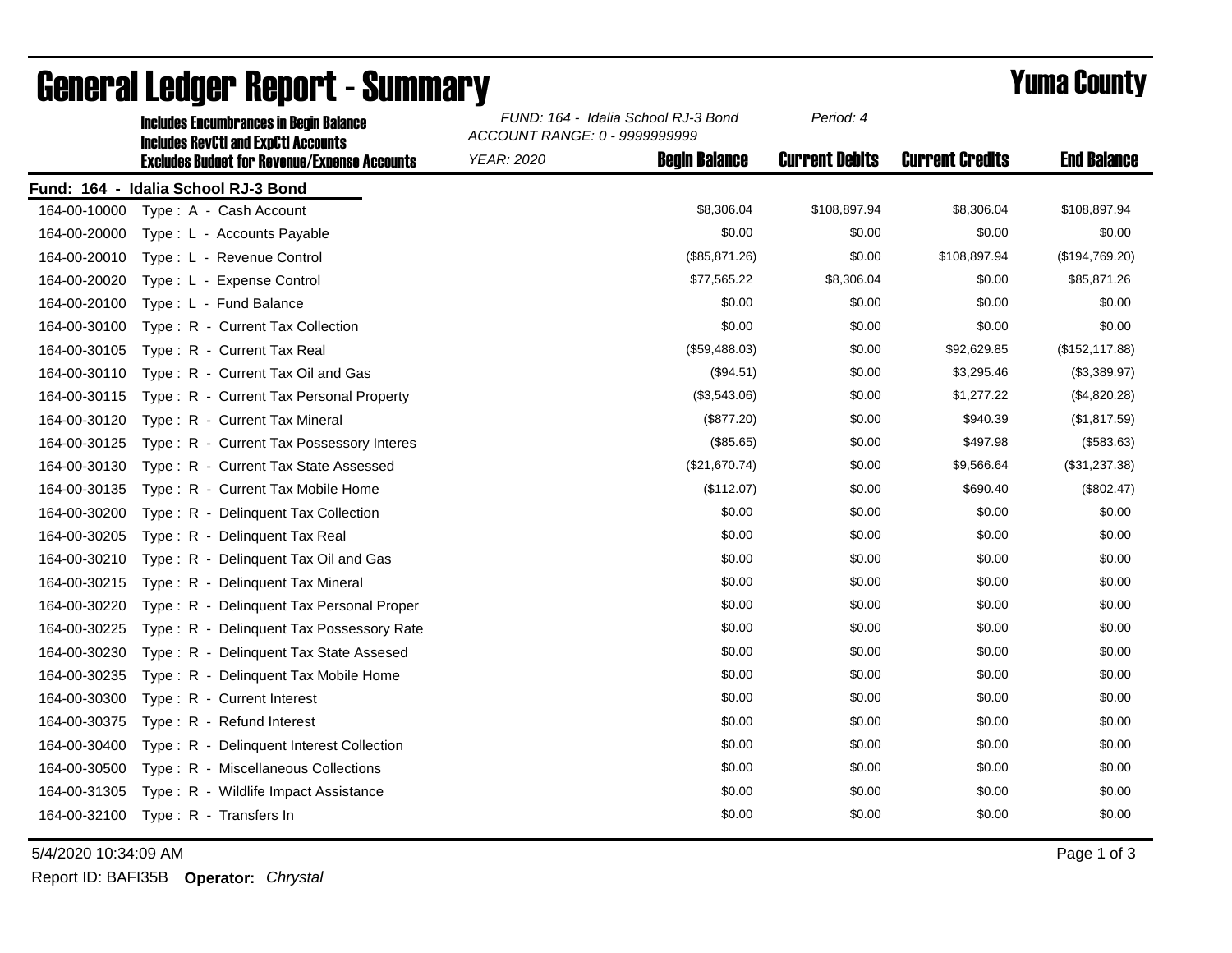| <b>General Ledger Report - Summary</b> |                                                                                             |                                                     |                                                                      |                             | <b>Yuma County</b>   |                       |                                  |                    |
|----------------------------------------|---------------------------------------------------------------------------------------------|-----------------------------------------------------|----------------------------------------------------------------------|-----------------------------|----------------------|-----------------------|----------------------------------|--------------------|
|                                        | <b>Includes Encumbrances in Begin Balance</b><br><b>Includes RevCtI and ExpCtI Accounts</b> |                                                     | FUND: 164 - Idalia School RJ-3 Bond<br>ACCOUNT RANGE: 0 - 9999999999 |                             | Period: 4            |                       |                                  |                    |
|                                        |                                                                                             | <b>Excludes Budget for Revenue/Expense Accounts</b> | <b>YEAR: 2020</b>                                                    |                             | <b>Begin Balance</b> | <b>Current Debits</b> | <b>Current Credits</b>           | <b>End Balance</b> |
|                                        | Fund: 164 - Idalia School RJ-3 Bond                                                         |                                                     |                                                                      |                             |                      |                       |                                  |                    |
| 164-00-33000                           | Type: R - Auto Tax B Collection                                                             |                                                     |                                                                      |                             | \$0.00               | \$0.00                | \$0.00                           | \$0.00             |
| 164-00-33100                           |                                                                                             | Type: $R -$ Auto Tax A & F Collection               |                                                                      |                             | \$0.00               | \$0.00                | \$0.00                           | \$0.00             |
| 164-00-49100                           | Type: X - Treasurer Fees                                                                    |                                                     |                                                                      |                             | \$0.00               | \$0.00                | \$0.00                           | \$0.00             |
| 164-00-49500                           |                                                                                             | Type: X - Checks Written / ACH Transfer             |                                                                      |                             | \$77,565.22          | \$8,306.04            | \$0.00                           | \$85,871.26        |
|                                        |                                                                                             |                                                     | Fund: 164 - Idalia School RJ-3 Bond                                  | Totals :                    | (\$8,306.04)         | \$125,510.02          | \$226.101.92                     | (\$108,897.94)     |
|                                        |                                                                                             | <b>Total Fund Revenues:</b>                         | \$108,897.94                                                         | <b>Total Fund Expenses:</b> |                      | \$8,306.04            | <b>Net Revenue Over Expense:</b> | \$100,591.90       |